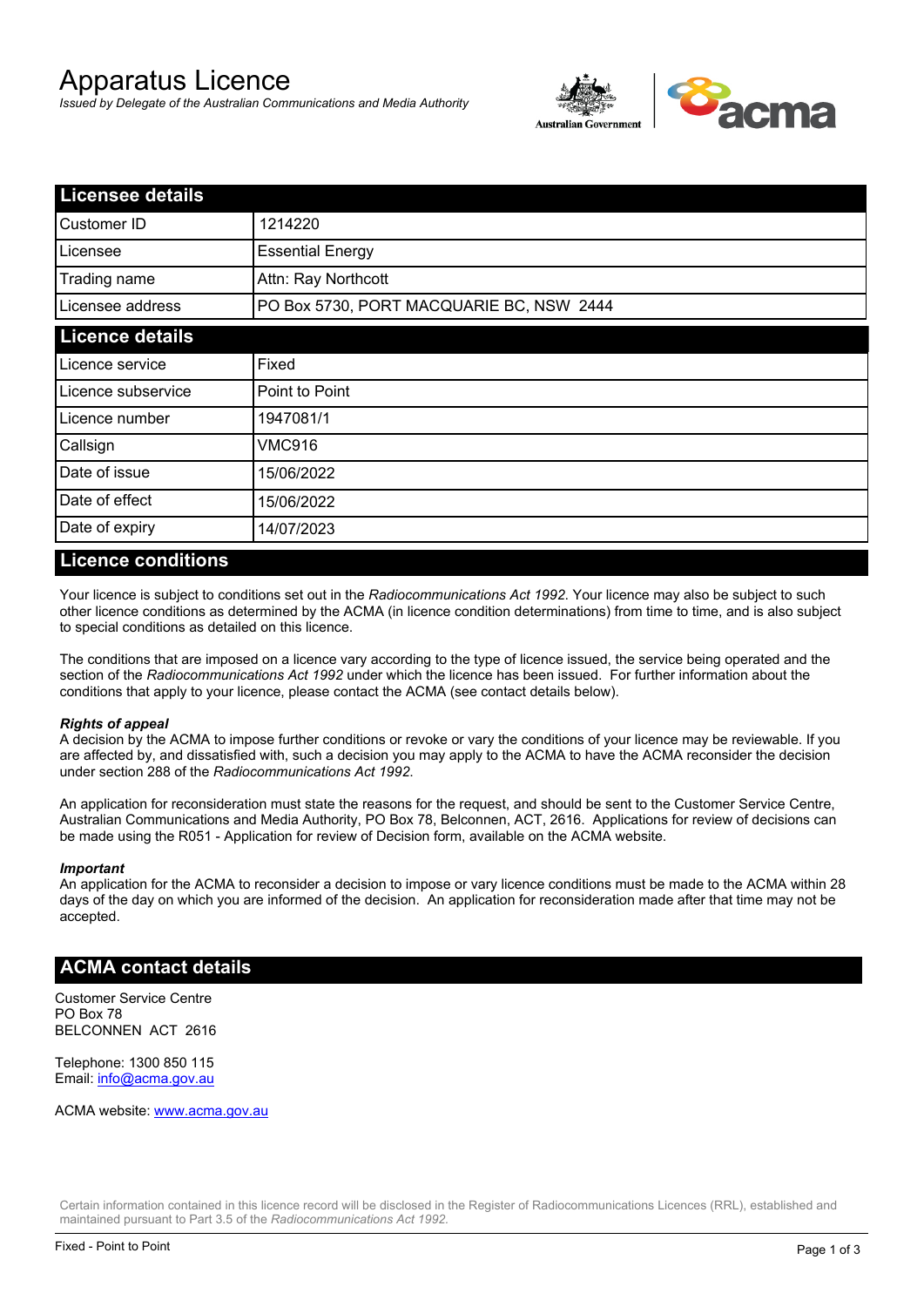# **Advisory Notes applying to licence no.: 1947081/1**

Conditions applicable to the operation of Point to Point station(s) authorised under this licence can be found in the Radiocommunications Licence Conditions (Apparatus Licence) Determination and the Radiocommunications Licence Conditions (Fixed Licence) Determination, the 'fixed licence lcd'. Copies of these determinations are available from the ACMA and from the ACMA home page (www.acma.gov.au).